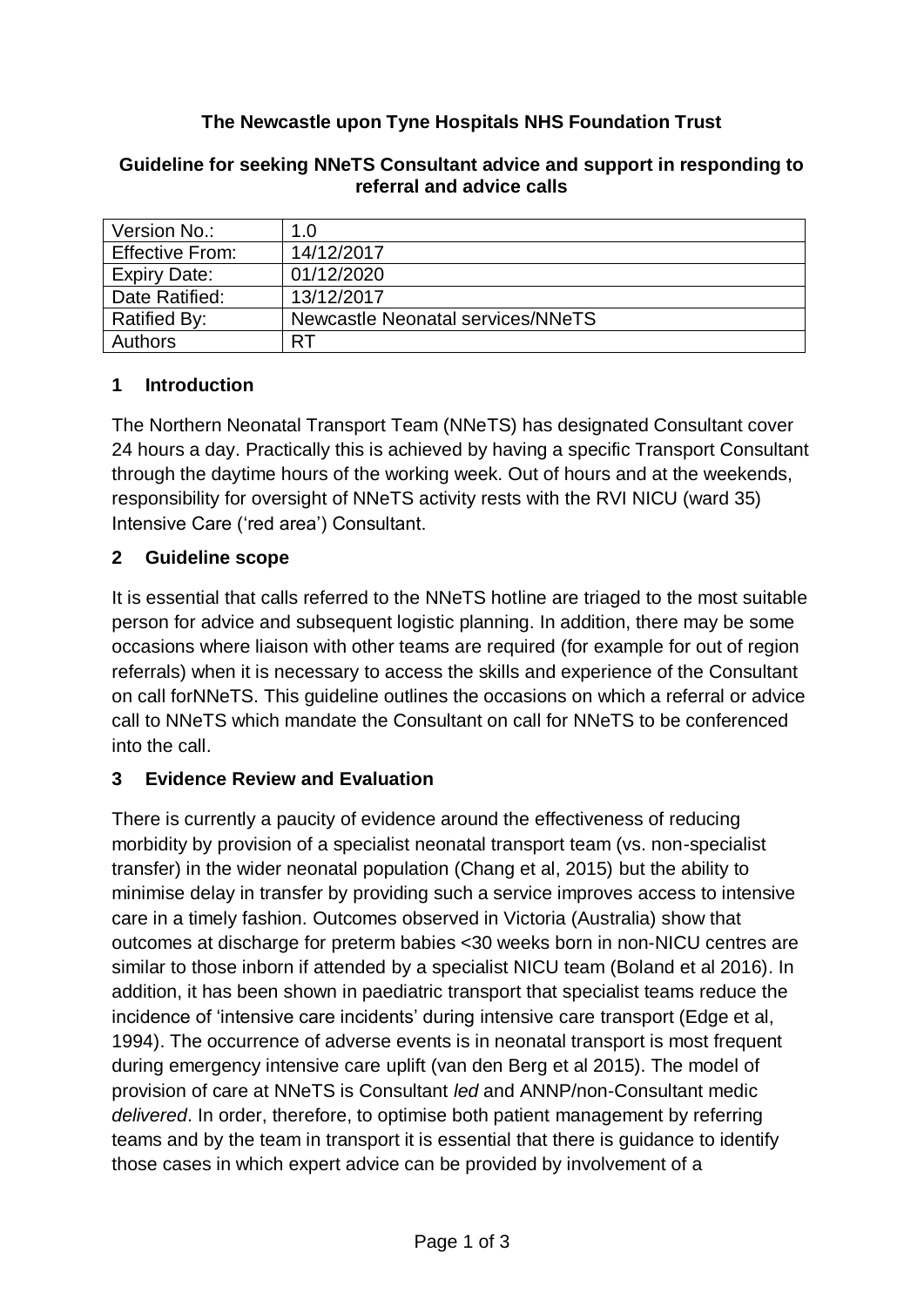Neonatologist will make a difference. This also includes involvement in the process of referrals for intrauterine transfer as the Consultant Neonatologist on call for NNeTS will be best placed to identify where the most appropriate place of delivery will be for the given fetus based on knowledge of services provided across the network.

# **4 Specific Guidance**

NNeTS has access to call conferencing via the call queueing system. Call recording facilities are currently not available. The Consultant covering NNeTS can easily be conferenced into the telephone call from a referring centre in order to support clinical decision making.

The following situations should result in involvement of the Consultant on call for NNeTS as part of the decision making process by call conferencing (or otherwise) **as routine**:

- IUT *OR* EUT of babies <27 weeks gestation, **BEFORE** a destination is confirmed and that receiving unit is contacted by NNeTS
- Any surgical referral requiring intensive care
- A referral meeting criteria for *time-critical* uplift
- *Out of hours referral* for anything which *appears* to be for a low acuity transfer†
- Transport of any baby requiring intensive **or** high dependency care support (e.g. non-invasive ventilation) en–route to receiving centre, *before* NNeTS team leaves referring unit
- ANY instance where capacity/resource/'clinical category' might require NNeTS to contact NECTaR for support in completing the uplift OR vice-versa\*

†Referral for routine/low priority transport should happen during daytime hours. If a referral for these occurs *out of hours* (e.g. for an outpatient appointment) it requires discussion with the NNeTS Consultant on call to ensure that there is no hidden agenda: the timing of the call *out of hours* may point to there being undisclosed complicating factors.

\*In this instance there should be immediate discussion via conference call between the referring centre, the NNeTS Consultant on call and the Specialist Transport Nurse +/- B7 to decide on appropriate course of action with current status of deployment/availability of NNeTS assets. In the *unlikely* event that NECTaR needs to be asked for support, this should be done Consultant-to-Consultant and logged in the transport red-book.

## **Referring centres SHOULD NOT BE ASKED TO CONTACT NECTaR after contacting NNeTS**

**During daytime hours** the default position should be to discuss the majority of transport referrals with the Transport Consultant for that day.

**Out of hours**: after the night-time ward round, the NNeTS team should routinely discuss ongoing and anticipated activity with the Consultant on call. The Consultant *may*, at their discretion, decide to modify the circumstances (above) under which they wish to be called, if not in person on NICU. This must be explicitly agreed with the transport Specialist Nurse and NICU Band 7 on duty, and the NICU registrar on night shift must be aware of the agreement before departing the NICU.